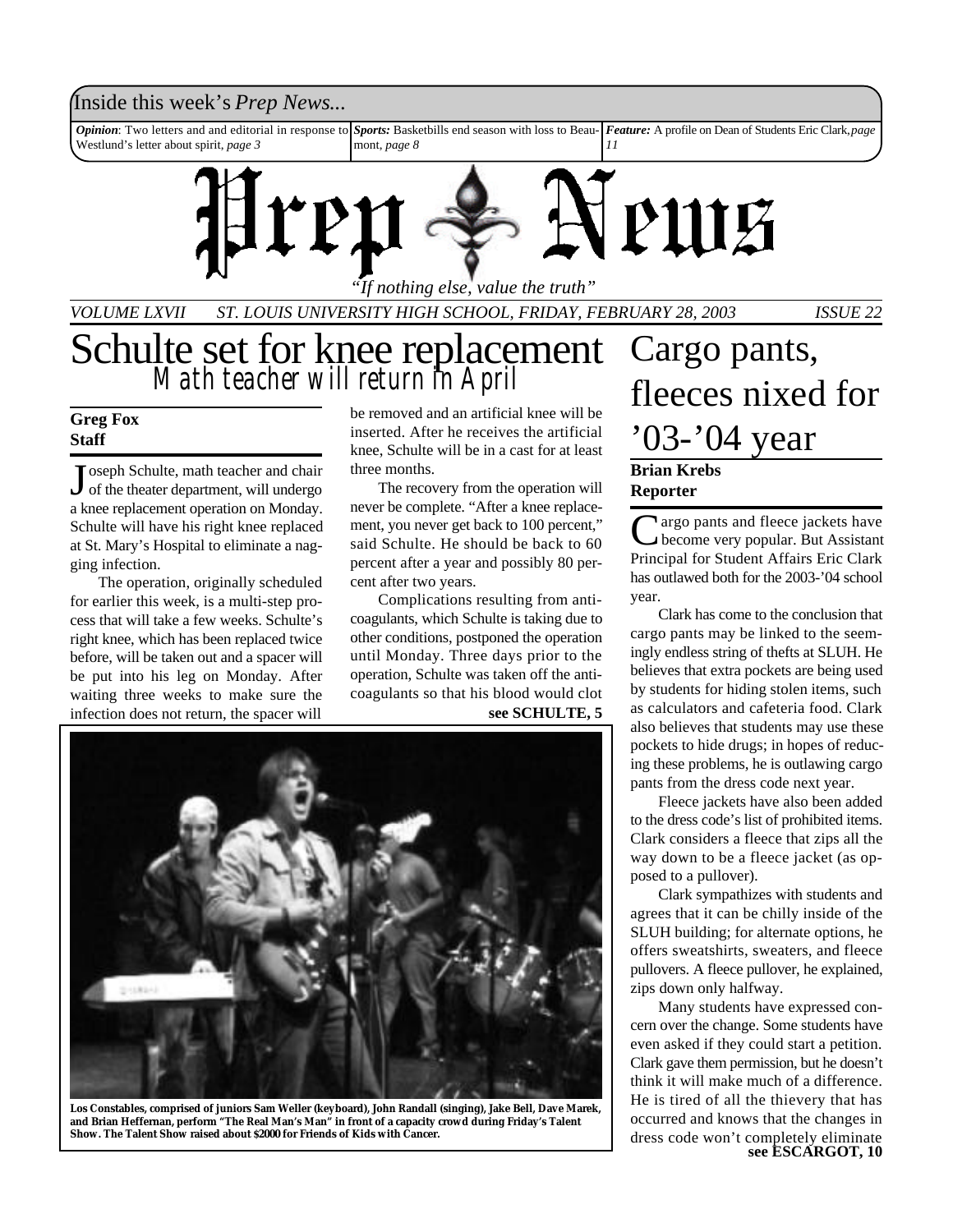# Students and staffers attend Iraq war protest

#### **Patrick Ivers Reporter**

Millions of anti-war protesters around **L** the world took to the streets two weeks ago to tell the Bush administration that they oppose a war with Iraq. In St. Louis, on Saturday, Feb. 15, nearly 2,500 protesters crowded in Pilgrim Congressional Church on Delmar and Union. In attendance were about a dozen people from the SLUH community. Speakers addressed the crowd about alternatives to war, including spending money on education and healthcare instead of on a war with Iraq. Speakers also said that an estimated 57 percent of US citizens oppose a war against Iraq.

Sophomore Jack Buthod went to the protest in order to be counted with the millions of others who publicly oppose war. "I don't think Bush is being entirely honest," Buthod said. "I think it's more about oil and getting a concrete victory for the next election."

Many other protesters agreed that a war with Iraq is questionable, citing that weapons of mass destruction, the Bush administration's main justification for a war with Iraq, can be found in a number of other countries including Korea, China, France, Argentina, Chile, Egypt, Mexico, and the United States. "I think (Bush) is taking the easy way out. I think Bush is an evil son of a war-monger; sacrificing people's lives for such seflish reasons is immoral," said Buthod.

Sophomore Paul Barker echoed the sentiment of the protesters, saying, "I question Bush's motives for war. They aren't consistent with his foreign policy to nations with similar situations."

Sophomore Peter Srouji continued the argument against a war, saying how, during the Gulf War, "We said we were going to bring democracy to Kuwait, but Kuwaitis are still living under an oppres**see IRAQ, 12**

# 2 **News** February 28, 2003 Care Committee Update *Respect and Substance Abuse*

#### **Geoff Brusca, Brian Kane Editor, Core Staff**

The Respect committee, chaired by<br>Assistant Principal for Staff Devel-The Respect committee, chaired by opment Art Zinselmeyer, has been working to develop suggestions for the administration as to how to foster a more respectful atmosphere. They are developing ideas such as a written code of respect and strategies to improve person-to-person conduct and interaction.

That code has become one of the main focuses of the committee.

"We'd like to spearhead the writing of a code of respect," said Zinselmeyer. "It's meant to be a statement that inspires people to act better toward each other."

The code would be written primarily by students and would put into words the goals of improving respect in every interaction at SLUH. According to Zinselmeyer, it should not be something that presses people to turn someone else in for disrespect, but rather should be everyone's aim in trying to build an open and friendly atmosphere.

"It would be like putting into effect the Grad at Grad or the Mission Statement," said Zinselmeyer.

The code should be finished by the end of this year and could possibly be ratified and accepted by the beginning of next year. It could also, by recommendations to Assistant Principal for Student Affairs Eric Clark, fit into the Parent-Student Handbook along with the Grad at Grad and Mission Statement.

Another big focus of the Respect committee has been improved respect in person-to-person conduct, especially in student-to-student, teacher-to-student, and teacher-to-staff relationships.

"We're focusing on small things that might make slower, but big changes," said English teacher Rich Moran.

Such small things might include having senior advisors help coach freshmen on such things as how to defuse a situation where students are taunting others and making a good history of respect a factor in admissions.

One facet of respect that is often overlooked is that of the relationship between teachers and non-faculty staff. "Whenever you get people who appear to have more privileges than another group, one group can be more afraid to say something to the other," said Moran. The committee is trying to find ways to fix that disparity and open up better communication between teachers and staff.

The Respect committee is also working on smaller issues, such as developing a set of guidelines which they could give to guest speakers to try and steer them away from norms of respect they might violate **see CARE, 6**

# WORLD'<sup>S</sup> SMALLEST BILLIKEN!

**Mark Missey, '90, is currently working for a startup company in the field of telecommunications that has the ability to etch very, very small features into semiconductors (in exactly the same way that an Intel Processor is made). To keep himself entertained in his 8'x8' Dilbert-like cubicle, he can also impart the image of any photo into the semiconductors during the processing. The image of this smallest Billiken is 50 um high. (1 meter = 1000 mm = 1,000,000 um) If you assume that the head of a pin is 1 mm in diameter, you can fit about 500 of the smallest Billikens on the head of a pin.**

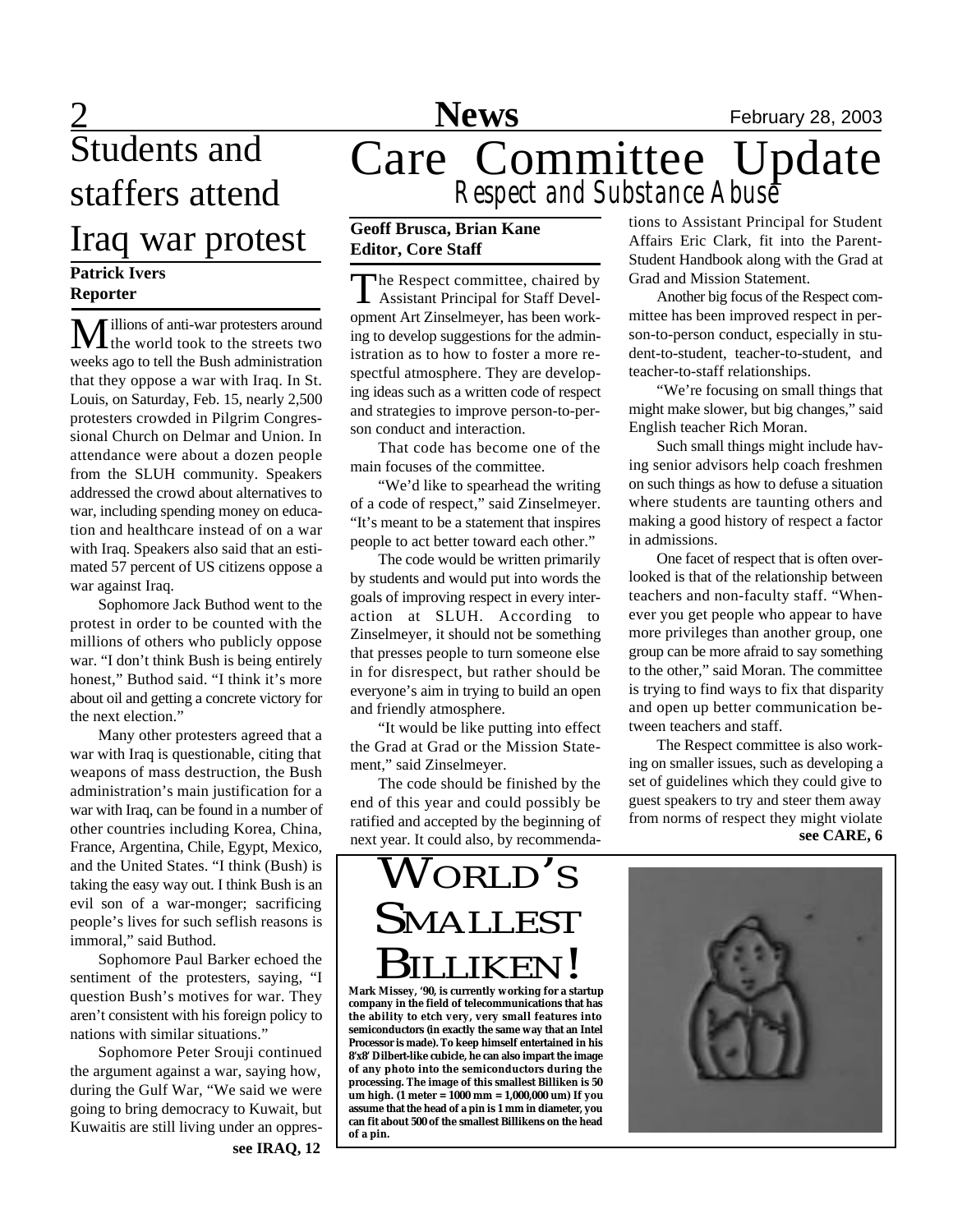# **February 28, 2003 Opinion** 3

# EDITORIAL Student leaders should take responsibility for spirit

Andrew Westlund wrote in a letter in last week's issue of the *Prep News* that school spirit is waning. His opinion on this subject has two primary flaws: first, he assigns blame incorrectly; second, he defines spirit too narrowly.

Westlund claims that SLUH and spirit "are under attack" and that traditions "are slowly being edited out of our lives." He either uses the impersonal passive tense (a no-no in any SLUH English class) to avoid assigning particular blame, or he vaguely identifies the attacker as "Big Brother." He asserts that the student body is feeling anxious about the administration's "failure to compromise."

But the administration did not perpetrate many of the supposed spirit crimes. Belly Brigades still roam the halls, most recently as Westlund's letter was distributed to homerooms last Friday; STUCO Moderator Brock Kesterson made the decision to remove the flyers for the Fall Ball because they contained an offensive phrase; and senior Dan Sinnett, not the administration, criticized hockey fans earlier in the year.

However, the administration did end Student Council announcements over the PA and did away with the STUCO Valentine's Day Issue. Certainly Westlund was correct in asserting the administration did not communicate its motivation behind these actions to the student body. Communication is the lifeblood of any relationship, including the one between administration and student body, and the administration should have better dialogue with students in order to create an atmosphere of trust and shared goals.

While the administration fell short in this respect, the student body is not blameless. The examples Westlund gives for attacks on spirit should not limit one's pride in SLUH. Students ought to be able to come up with myriad ways to manifest spirit even without the few avenues which have been recently closed. Belly Brigade does not need bare chests to entice students to attend events. We, as a student body, do not need the Valentine's Day Issue to enjoy the holiday. Students who care about spirit can and will find ways to enliven the school. If we believe in spirit, we should not, we will not, just complain; if we believe in spirit, we should work to enrich the atmosphere around the school.

**see SPIRIT, 10** In this regard, Student Council should take a prominent role in the quest for school spirit because many, like Westlund, look to STUCO to demonstrate, propagate, and perpetuate spirit. As elected leaders, STUCO has a responsibility to the student body

#### LETTERS TO THE EDITOR Kesterson: spirit is changing Lewis, '02, thinks spirit is fading

To the Editor:

In response to the editorial by Andrew Westlund, I, too, am afraid of what might be happening to the spirit and pride associated with the student body of SLUH. From a very practical standpoint, I feel that school spirit has an enormous impact on enrollment. I can remember when I was in sixth grade and I came to my first SLUH soccer game. We were playing DeSmet and I remember wishing that I could be standing in the student section cheering. I feel like that particular experience had a large impact on my decision to attend SLUH.

So what might happen if SLUH continues to set excessive limitations on students expressing their spirit? Does the administration even care about the students' pride in attending SLUH? Is it fair or just that they can take away long-standing traditions such as the Belly Brigade without so much as listening to an argument from the students' standpoint? I feel like any slight offense, intended or not, or even the possibility of offense, now causes an overly dramatic reaction which often leads to a decision that students have no say in and can do nothing about, but which deeply affects them but not the faculty and administration making the decision. Certainly a lot of the things SLUH students do and have done in the past are goofy, strange, and downright idiotic at times. However, I know that doing these things alongside the class of 2002 helped bring us closer together as brothers.

#### To the Editor:

Times, they are a-changin'. Spirit Brigades replace Belly Brigades. The time-honored Valentine's issue is no more. CJ's voice is no longer present on the after school announcements. Cargo pants are on their way out. Pep rallies don't provide much pep (sorry, guys). One could say that SLUH spirit is dead.

In an effort of revival, SLUH students packed the Backer Memorial gym last Friday night for a game against their rivals from DeSmet. I saw spirit that night. I saw spirit in the three seniors who played their final home game in a SLUH uniform. I saw spirit in the friendly halftime exhibition between SLUH and DeSmet fans. I saw spirit in the energy of the crowd that cheered on our Jr. Bills until the final buzzer.

After the game, students, family, and friends filtered into the theater for the second annual STUCO Talent Show. I saw spirit in Jimmy Scariot belting his version of "Desperado." I saw spirit in the breakdancing of Chris Cahill. I saw spirit in Sam Weller's keyboard driven anthem. I saw spirit in all of the acts. I saw spirit in your generosity, as the combined efforts of Hats On Day and the Talent Show raised almost \$2000 for Friends of Kids with Cancer.

Brock Kesterson STUCO Moderator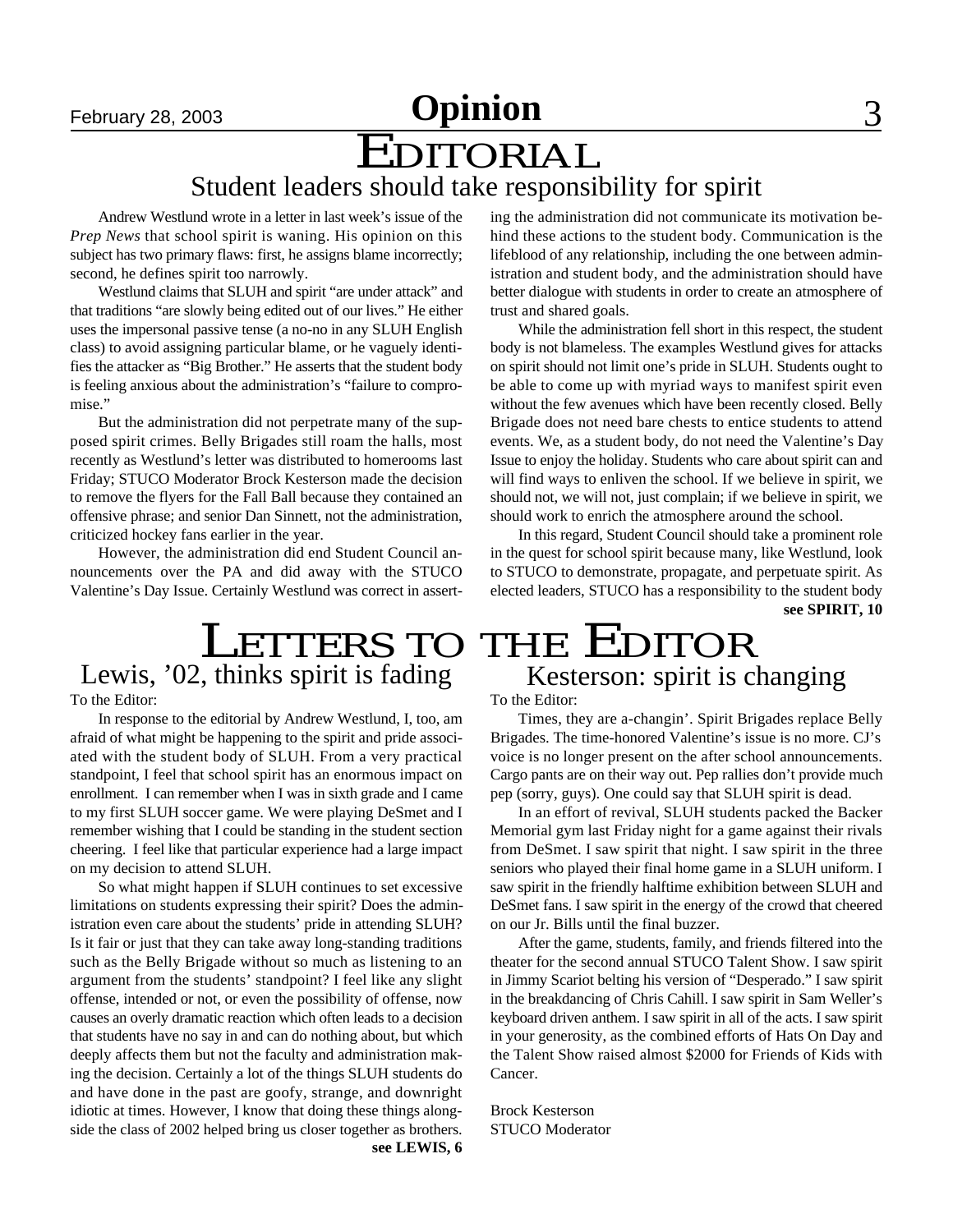# 4 **News** February 28, 2003 Quid pro quo: Mock Trial argues in style

#### **Tim Friese Reporter**

The Mock Trial Team tried a case on<br>Thursday, Feb. 20, at the St. Louis he Mock Trial Team tried a case on Courthouse in Clayton against a team from Affton High School. Led by moderators Miles Grier and Jean Elliott, SLUH took the side of the prosecution.

Here are the facts of the case: on a tempestuous night, Sam and Jude, lifelong but recently-estranged friends, were out on Jude's boat, which Jude had recently bought from Sam. While on the dangerous Mississippi, the boat sank, and only Sam came back alive.

Some answers to the murder came from Kelly Swanson, the harbormaster who heard a mayday call and a struggle. Kelly, a friend of both Sam and Jude, was theoretically unbiased, but he didn't have all the facts. His radio was off for a short while during the storm, and he didn't <sup>d</sup>lor captures first at Shakespeare competions

actually see any struggle.

Dr. Marty Brody also tried to shed some light on the murder. Brody performed the autopsy on Jude and, with an expert opinion, matched the three stab



wounds on Jude to a knife that Sam owned. He also postulated that, whether or not Jude's biological cause of death was drowning or stab wounds, his manner of death was homicidal.

Sophomore Justin Rolwes opened the arguments with a clear, straightforward assessment of the legal issues, the established facts of the case, and an outline of the points that SLUH's prosecution intended to make. Rolwes painted, as he put it, "an outline that wouldn't be too argumentative."

The proceedings then moved quickly to the harbormaster's testimony. Junior John Berosky played Swanson with a smoothly-performed river town personality, putting his important but circumstantial testimony on the floor with simple, lucid poise.

The crux of SLUH's case, however, lay in the testimony of Dr. Brody, forensics expert and chief of police who performed the autopsy on Jude. Junior Chris Wegan agilely played Brody, moving in tandem with sophomore lawyer Chris James as well as dodging the opposing **see CULPRIT, 10**

#### **Tim Huether Reporter**

Secretary Manusdal Naylor won the Uni-<br>Shakespeare competition at the Unienior Alan Naylor won the versity of Missouri-Saint Louis (UMSL) this past Saturday.

The English Speaking Union, a group that is interested in and promotes the English language, sponsored the competition.

The contest was held in the chapel of an old convent at UMSL. This Shakespeare competition involved sophomores, juniors, and seniors from eight or nine schools. Students had to win a contest in their own school before advancing to the contest at UMSL.

English department chair Chuck Hussung, the main coordinator for SLUH's involvement in the contest, chose three judges for the in-school competition—English teacher Mark Cummings, math teacher Dan See, and French teacher Jennifer Crespin—to determine SLUH's finalist.

The contest took place in early February; the judges ruled Alan Naylor to be the best of SLUH's hopefuls. Said See, "He gave an emphatic performance, and I enjoyed it greatly."

Each contestant in the UMSL competition was required to recite one of Shakespeare's sonnets in addition to a monologue of between 15 and 20 lines before a panel of three judges. This year's judges included representatives from the annual Shakespeare festival, the Saint Louis Shakespeare Company, and the English department at Saint Louis University.

Hussung initially told Naylor about the competition last year after overhearing Naylor recite some Shakespeare for extra credit. Naylor approached Hussung about the competition this year.

The winning sonnet and monologue recited by Naylor came from Shakespeare's *Measure for Measure* , which was "a gutsy choice," according to Hussung, who explained, "*Measure for Measure* is about a man wrestling with his soul who comes under tremendous temptation."

Naylor originally memorized the

piece for Shakespeare class. "That piece stuck out to me," said Naylor, "Nobody ever knows about *Measure for Measure* or does anything from it, so it's unique." Naylor received help from theater teacher Joseph Schulte.

For winning the UMSL competition, Naylor received \$300 and a free trip to New York in late April, where a national competition will take place. He will compete against 56 other sectional winners from all across the country. They are all winners brought by the English Speaking Union from different subsets of the group in different areas of the country.

Although he already used the excerpt from *Measure for Measure*, Naylor will be able to use it again for the contest in New York. The contest will take place in New York's Lincoln Center and has previously been judged by such celebrities as Sarah Jessica Parker and Christopher Reeve.

Said Naylor, "I was quite nervous after I found out I am going to New York, but I enjoyed the experience and would do it all over again, even if I hadn't won."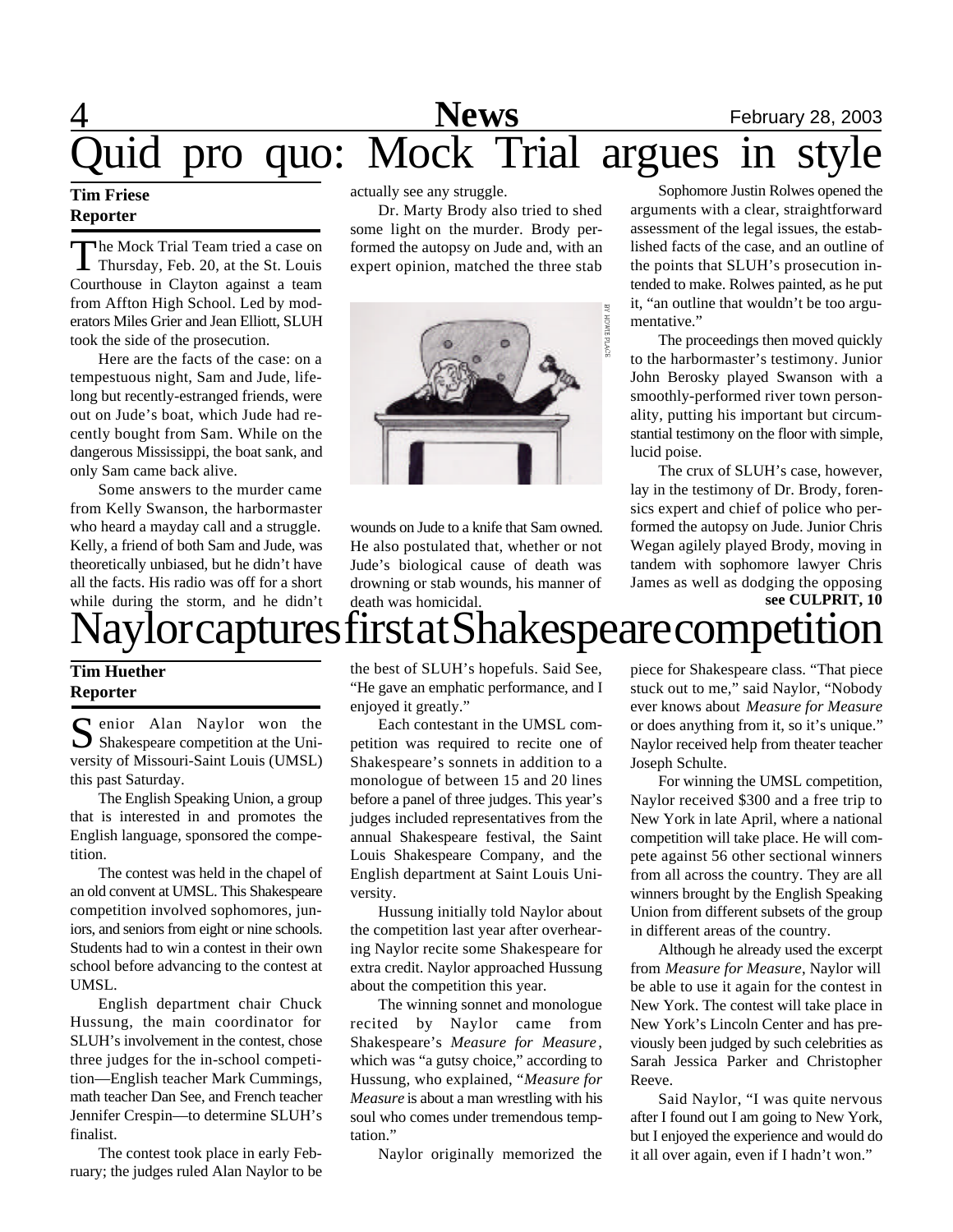# February 28, 2003 **News** 5 Science Club explores<br>St. Francois Mountains St. Francois Mountains

#### **Compiled by Sources**

This past weekend, the Science Club<br>set out to explore the St. Francois **This past weekend, the Science Club** Mountains despite the marginal weather. Five backpackers—freshman Dan Marincel, sophomores Luke Dang, Tyler Faust, and Dustin Sump, and junior Dan Lieser, along with moderator Steve Kuensting—left after school on Friday (Feb. 21) and drove over two hours south to Sam A. Baker State Park.

Leaving the "Big Blue" school van parked at the Mudlick Trail parking area, they packed up their gear and lit up their flashlights to hike through the darkness. The group found a hiking shelter on the bluffs of Big Creek about two and ahalf miles up the trail. The shelter provided a welcome reprieve from the steady light rain.

After cooking supper they set up camp and spent the night dry, compliments of a well-built stone and wood shelter dating back to the 1930s. The next morning, after a hot breakfast, the group packed up and

### SCHULTE

normally. According to theater teacher Kathryn Yarman-Whitaker, he was on the way to his operation when his blood tests revealed that his blood was still too thin, even though he stopped taking the medication.

Health teacher Scott Gilbert said, "There is a serious risk...when you operate on somebody (who is taking anticoagulants). They could hemorrhage or bleed out...You could either administer coagulants or maybe lower the dosage of the anti-coagulant...or you can discontinue the medication altogether."

Schulte will probably miss four weeks of class while recovering. According to Assistant Principal for Academics Mark Michalski, former Principal Robert Bannister will cover Schulte's math class while he is recuperating, and Jen Loui will take over his theater classes.

Principal Mary Schenkenberg called

hit the trail in periodic rain and biting wind. Creek crossings made the hike challenging, and Mudlick Hollow provided a good show of waterfalls and crashing water. The trail, often steep, provided elevations ranging from 400 feet to almost 1200 feet. The group made its way over the rivers and through the woods another six and a half miles to another campsite on the south end of the park where they found an excellent campsite.

The rain and wind had finally subsided and everyone stayed warm around a roaring campfire. The night provided the music of barred owls, rustling leaves, and snoring hikers. Next morning, to the sound of woodpeckers and a crackling, reawakened fire, everyone cooked a hot breakfast and packed up. After dousing the fire, they made the four and a half mile hike to the waiting van.

The Science Club plans to hike on their next trip during Spring Break, in the Badlands of South Dakota, weather permitting. For more information, check out www.sluh.org/scienceclub.htm.

(from 1) Loui a "fine teacher of theater." Loui has substituted at other high schools around the area and personally knows Schulte.

> Schulte will probably be back teaching on April 7. Said Schenkenberg of Schulte's return, "We'll see how (he) is doing."



# **Rico Bertucci** Photographer Darrell Gulin to lead seminar

**Staff**

R enowned nature photographer Darrell Gulin will be leading a photography seminar this Saturday in the theater as a fundraiser for the Outdoor Experience Club (OEC).

"(The Missouri Nature and Environmental Photographers organization) gets the speaker, and we provide the facilities and help with advertising," said Zarrick. "This seminar will give the faculty and staff, as well as the students, a chance to learn something about nature photography from one of the best professionals in the field."

The \$50 fee to the general public will be waived for any SLUH student who is interested, and lunch will be included.

Gulin, a Seattle native, has been a photographer for almost two decades and has devoted the last 11 years to full-time nature photography.

Gulin's work has been published in many magazines, including *Outdoor Photographer, Outdoor & Nature, Newsweek, National Geographic, Audubon, National Wildlife, Birder's World, Nature Conservancy,* and *Popular Photography*.

Gulin's work was also featured as a fourteen-page portfolio in the summer issue of *Nature's Best Magazine*. His work is also featured in nearly every major nature calendar.

Zarrick said, "He is often referred to as the next Art Wolfe," who came to the U. High in 2001.

Zarrick expects a crowd close to 150 people, noting, "If we had to do it again, we wouldn't do it over Mardi Gras weekend.

Concluded Zarrick, "It should be an enjoyable and educational alternative to

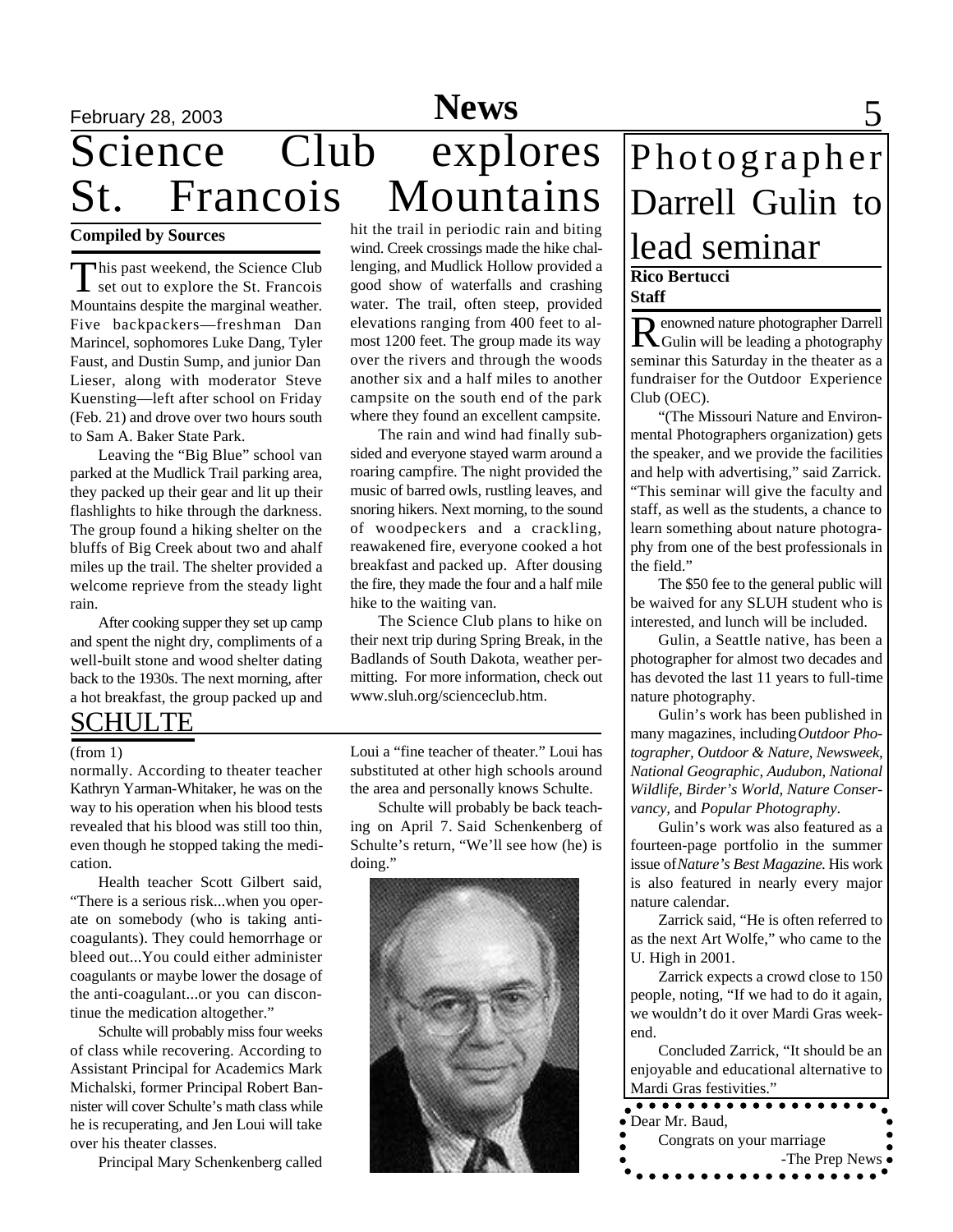# CARE

without realizing it. They are also trying to find ways to gather data about respect, asking questions such as, according to Zinselmeyer, "What are the real issues of respect?"

Moran has been pleased with work on the committee so far. "As we're doing this, it really feels like good work," he said.

Zinselmeyer noted, "We're going to try to include people in the community."

The Substance Abuse Care Committee, chaired by Wellness Club Moderator Craig Hannick, has been taking steps during the year towards reducing substance abuse problems at SLUH.

"The goals (of the committee) are to increase awareness of the problem of substance abuse and have an opportunity for education in the area of prevention," said Hannick.

Committee member Tim O'Keefe still thinks that the committee is just starting out. "We're kind of just in the early steps, but we're getting the ball rolling," he said.

Committee member Scott Gilbert attended the committee's meeting in mid-August, and he felt that at the time the group's progress was "phenomenal."

So far this year, Hannick has held a parent meeting and an all-school assembly to address the issues of substance abuse. At the all-school assembly, he introduced the STAR program, which is still involved with the school. Furthermore, the Wellness Club has remained active, and Hannick plans on having a completed Wellness Manual by April of this year.

"I think we've gotten a pretty good response overall," said O'Keefe. He specifically mentioned that those parents who attended the parent meeting enjoyed the program.

Gilbert remains optimistic about the effects of bringing in outside speakers to address the student body. "I think they have a huge impact," he said.

The STAR program has been a new and major development in the fight against substance abuse at SLUH. Every other week, Frank Nally, the head of the orga-

(from 2) nization, visits SLUH with a youth who is currently undergoing recovery from substance addictions. Hannick anticipates that the STAR program, which is open to all students, will continue at SLUH next year.

> "This year the club hasn't been as active, but I think that it's gone a lot farther with the forums that they've been having with the parents," said Wellness Club Publicist Mark Hardy.

> "As much as everyone in the club would like to see more activity with the STAR meetings they've been having, we haven't gotten the participation that we've wanted out of it," Hardy added. "It's not something that we try to force on people; we just want people to want to make the right choice."

> A second all-school assembly is tentatively scheduled for April 1. The speaker at this assembly will be Jason Barber, who has had to deal with the long-term consequences of substance abuse as a youth.

> Another parent meeting will be held later this year. SLUH will host the Parent Network's meeting entitled "Top Ten Things High School Administrators Want Parents

#### LEWIS

#### $(from 3)$

Someone who has not walked down the halls of SLUH as a student wouldn't understand this.

I don't feel like the cancellation of the Valentine's Day Issue will dramatically affect the soul of the U. High. But what comes next? The Wet Billies contest during Spirit Week wastes food, so should we stop doing it? Why waste paint on bodies when there are plenty of inner-city homes that need refurbishing? Yelling at sporting events might cause permanent damage to our vocal chords, which might mean that we will lose our voices for good. How will we get jobs with no voices? Am I taking crazy pills?

Coach K (STUCO Moderator Brock Kesterson) said that he hopes the Valentine's Day Issue will fade out of memory. Belly Brigades will fade out of memory too. So will many of the cheers which I still remember from freshman year. So will the memory of when STUCO was a homeroom that people wanted to be a part of. So will Blue Crew, once one small mishap sends the

to Know." The meeting will be on April 8 at 7:30 p.m.

O'Keefe feels that one of the reasons that drug and alcohol abuse can be a problem is its prevalance during some students' weekend activities. "(Substance abuse) is just part of what goes along with it," he said. Because of this prevalance, he thinks that offering alternatives on weekends is important.

Hannick believes that offering alternatives to substance abuse during students' free time has been a success this year. The Wellness Club has already held a movie night this year, as well as trivia contests and video game tournaments last year. Hannick says that the trivia and video games will tentatively return during the rest of this school year.

"There's always more that can be done," said Hannick.

At this point, O'Keefe believes the committee is "just finding a way to do more of the same" things that they have done so far this year. "We just need to have some more meetings, and I think that's in the works."

administration into a frenzy. Maybe this seems far-fetched to you, but I really don't think it's that far off.

In closing, Westlund stated that, once he graduates in a few months, the affairs of SLUH will no longer be his problem. I can easily see that his life will no longer directly be affected by the inner workings of SLUH, but I feel like I will be forever affected by the image and spirit of SLUH. I have a great emotional investment in the school, and I could not be more proud to have attended the best high school in the universe. Most of the young men I graduated with would tell you the same thing. I fear what SLUH may become if it continues down the path that I feel it is currently taking, and I cringe to think that one day I might be looked down upon for attending the high school. I have a hard time understanding how the administration can sleep at night knowing that they are tearing the heart out of St. Louis U. High.

Michael Lewis, '02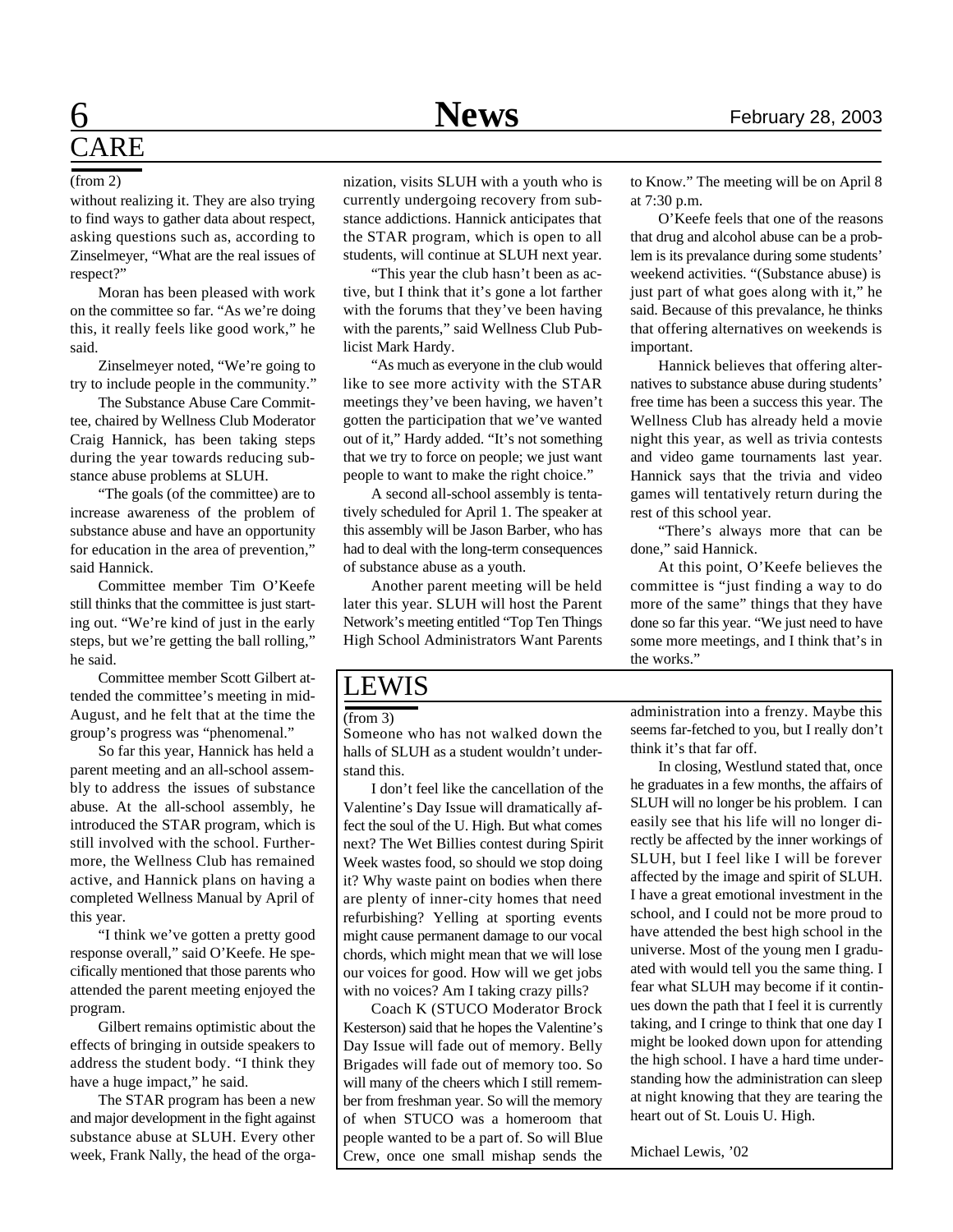February 28, 2003 **Sports** 7

# Nahlik wrestles to fourth in State

#### **Mike Smallwood Reporter**

The Jr. Bills brought seven qualifiers<br>with them to the State wrestling tour-The Jr. Bills brought seven qualifiers nament last weekend in Columbia, Mo. Senior Rob Nahlik (119) made the weekend a success by fighting his way into the group of medalists.

Sophomore Phil Clerc (112) and junior Nick Born (125) followed a strong group of senior qualifiers that included Nahlik, Justin Clerc (140), Chris Wagnitz (152), John Kister (171), and John Stathopulos (275). Unfortunately, all of these wrestlers, save Nahlik, lost their first two matches in the double-elimination tournament.

Justin Clerc summed up the level of competition each wrestler faced: "It's tough down (in Columbia.) You are only going to face great wrestlers."

Head coach Tim Curdt reiterated Clerc's point, saying, "It takes a little luck and a lot of poise...but we (as coaches) are proud that they are there in the first place."

Added John Kister, "It's an honor to qualify, but obviously you want to win, and that's the tough part about this."

Like the rest of the team, Nahlik faced tough early matches as he matched up against a defending state champion for his first match. Said Nahlik, "I had been waiting for two months for these matches, almost as if the season didn't mean much. I knew what I had to do."

Despite an early takedown by his opponent, Nahlik did not let the tremendous pressure get to him, earning an escape late in the first period to bring himself within a point.

 As Nahlik put it, he "kept things basic" as the second period flew by with no additional scoring. Still down by a point, Nahlik had to take his aggressiveness to another level—he had to be the one to attack. He did just this with a strike for a takedown late in the third period. He was able to ride out the fallen champion for the remainder of the match to claim a 3-2 victory.

Ecstatic with his win, Nahlik reflected, "I felt like I belonged there...It can be pretty intimidating, but I just had to get that win."

**Sports**

HIGHEST FINISH FOR WRESTLER SINCE 1988

Nahlik had previously defeated his second round opponent, from Fox, in an overtime 10-8 regular season match.

The rematch proved just as exciting as the first. Down 3-2 going into the second period, Nahlik turned his opponent to his back for a few moments to earn two nearfall points. However, his opponent slipped through Nahlik's hands, earning an escape followed by a takedown.

Down two points going into the third period, Nahlik was awarded a penalty point, then took over the match with a takedown for a one-point lead that he would hold for the 7-6 victory.

Nahlik's semifinal match would prove his toughest yet. Nahlik again stayed point for point with his competition to give himself a chance to win in the third period. After earning an escape to tie the score, he got taken down to go down by two. With a mere 10 seconds left on the clock, Nahlik made a quick move to get a reversal and tie the score. However, immediately after his reversal, Nahlik slipped and was reversed himself in the waning moments, losing in heartbreaking fash-

ion.

Despite the loss, Nahlik was very happy with his performance, saying, "I wrestled as well as I could have."

In his wrestleback rounds, Nahlik would once again face the state champion he had wrestled two days prior to earn a spot in the third place finals match.

After several attempts to escape in the third period, Nahlik reversed his

#### opponent once more with about 30 seconds left to pick up two points and clinch



**Rob Nahlik (119) places an opponent in a pinning position. Nahlik, who placed fourth in State, is the first Jr. Bill to place since 1988.**

the 8-6 victory.

Although he lost his third place match, by finishing in fourth place he became the Jr. Bills' first medalist since 1988. With his countless hours of tournament wrestling over the summer—over 70 matches wrestled and five camps—he showed the youths of the SLUH wrestling program that if one "works like a state placer, you will be a state placer. It's that simple," Nahlik said. "I hope the guys see that if you dedicate your summer, you will get what you deserve."

Curdt was also extremely pleased

**see NAHLIK, 9**

## '02-'03 WRESTLING STATS

| <b>LBS. Year/Name</b>     | W-L       | <b>Team Points</b> | Pins |
|---------------------------|-----------|--------------------|------|
| 103- Soph. Jeremy Bledsoe | $22 - 16$ | 123                | 9    |
| 112- Soph. Phil Clerc     | $10-8$    | 49                 | 3    |
| 112 Soph. Andrew Poulin   | $17-9$    | 92                 | 5    |
| 119- Sr. Rob Nahlik       | $37-5$    | 213                | 16   |
| 125- Jr. Nick Born        | $26-12$   | 167                | 2    |
| 130- Sr. Boyd Gonnerman   | $22 - 16$ | 121.5              | 9    |
| 135- Sr. Pete Mahoney     | 18-12     | 97                 | 4    |
| 140- Sr. Justin Clerc     | 24-17     | 132                | 9    |
| 145- Jr. Mike Smith       | 16-19     | 92                 | 8    |
| 152- Sr. Chris Wagnitz    | $32-10$   | 186                | 14   |
| 160- Jr. Ryan Stevenson   | $21 - 16$ | 111                | 15   |
| 171- Sr. John Kister      | $20 - 16$ | 107                | 13   |
| 189- Jr. Greg Leibach     | $21 - 17$ | 118                | 13   |
| 215- Soph. David Caldwell | $5 - 5$   | 26                 | 3    |
| 215- Soph. Will Holleman  | $6-8$     | 36                 |      |
| 275- Sr. John Stathopulos | 34-11     | 207                | 24   |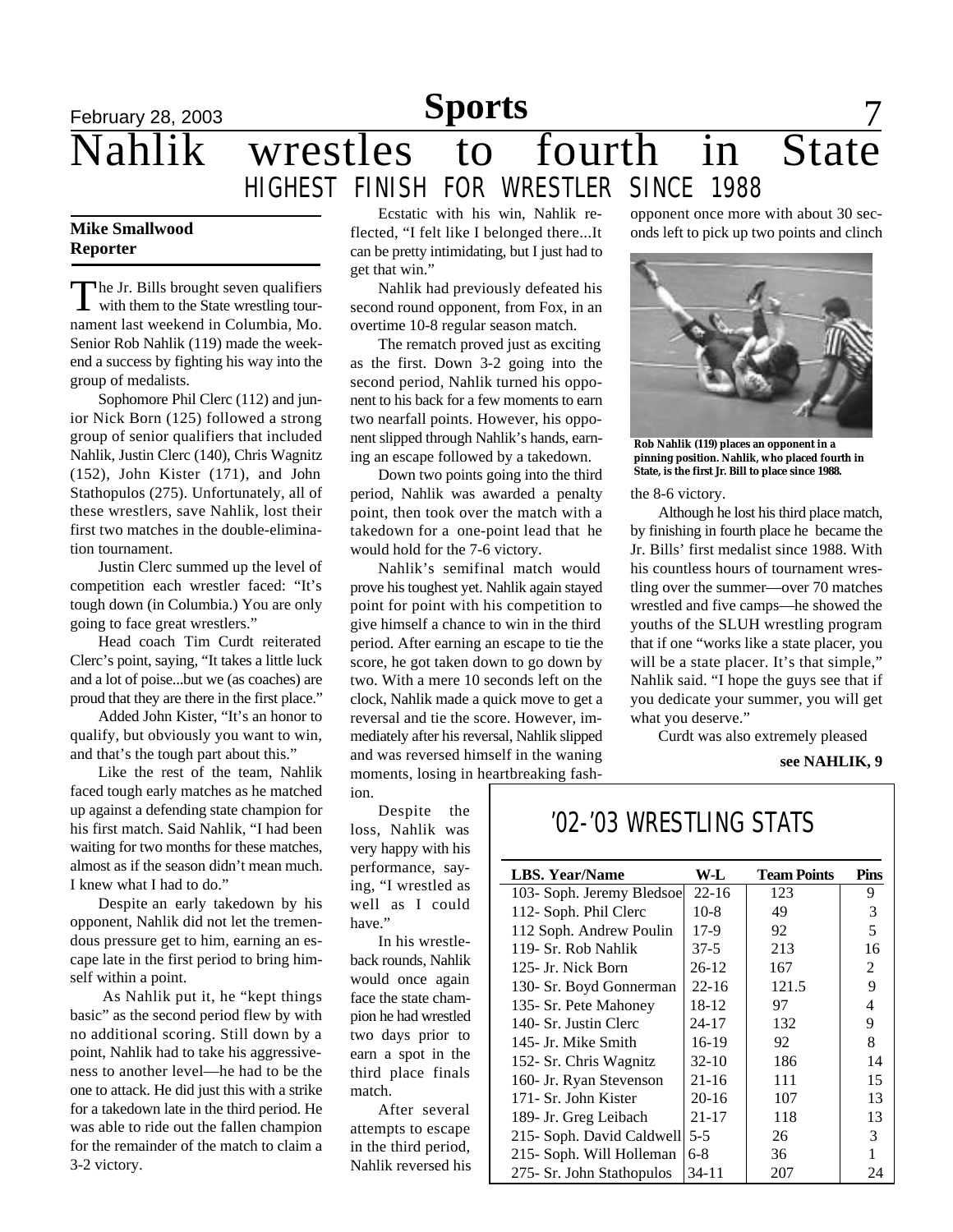#### **8 News Sports** February 28, 2003 **Sports**

# Basketbills drop District game to Beaumont, 69-63

#### **Kyle Poelker Reporter**

 $\overline{I}$  ith just one regular season game remaining for this season's edition of the Basketbills, last Friday was the one chance the Jr. Bills had to remove any doubt in their team's ability before the beginning of their district playoff.

 And with the game against the DeSmet Spartans—a highly talented though beatable squad as the Jr.Bills proved earlier in the season—the going wasn't easy.

 On Friday though, there was no timidity on the Jr. Bills' behalf, and their resolve kept them pushing for the lead the entire game.

 The Jr. Bills opened up the game strong, with a five-point blitz from senior center Phinney Troy to take the early lead. Highlights of the first quarter included a sweet Jason LaFlore stutter-step that broke the defender's ankles and a trey to follow it. The Jr. Bills were up 13-6 at the end of the first quarter. But the Spartans opened up the second with an eight-point run of their own, and they eventually pulled even with the Jr. Bills. Despite intense defense from

the Jr. Bills, the Spartans eked out a 25-20 lead at halftime.

 The second half wasn't nearly as kind to the Jr. Bills. The Spartan offense began to take control, and despite a LaFlore three to pull the Jr. Bills within six, SLUH never got any closer. The fourth quarter was much of the same Spartan scoring story, and the Spartans topped the Jr. Bills for a 55-42 win.

 "It was a good game. We played hard," Troy said. "If games were only a quarter long our record would be about 20-2."

 Though the Jr. Bills regular season ended with a disappointing 1-7 MCC conference record and an 8- 18 overall record, there was still hope for the Basketbills as they entered their district game down the street at Gateway Tech versus the Bluejackets of Beaumont. The Bluejackets had already recorded a 62-46 win against the Jr. Bills at the Fontbonne Tournament.

 Although they had had such a disastrous day earlier in the season against Beaumont, the Jr. Bills played one of their

> most inspired games of the season in the do-or-die district game.

 They started strong, as they traded baskets with the Bluejackets for the entirety of the first quarter. LaFlore hit a buzzer-beating three at quarter's end and secured the 14-14 deadlock.

 The second quarter continued with several lead changes. However, a Pat Ostapowicz drive and basket gave the Jr. Bills the lead 27-25 with only 41 seconds remaining in the half. But the Bluejackets answered with a three on the team's next possesion to give them a 28-27 half time lead.

 The game remained competitive throughout the third quarter, and the Jr. Bills remained within striking distance because of LaFlore's awe-inspiring performance. He hit a quarter-high four three-pointers. But even with these monumental efforts by LaFlore, the Jr. Bills still trailed by three.

 In what was the last quarter of basketball this season, the Jr. Bills showed amazing resilience, gaining the lead several times throughout the quarter because of efforts by Troy, Andy Lowes, Ostapowicz,



**Junior John Kaminski (#32) powers to the basket in the third quarter of Friday night's game versus DeSmet. The Jr. Bills lost 55-42.**

and Chris Luth.

 But even these valiant efforts were not enough to keep the Jr. Bills' season afloat, and with an exclamation dunk with time expiring, the Bluejackets won the game 69-63.

 "It's tough to end on a loss," said Troy, "but that's not a bad loss to go out on."

 All things considered, Troy is definitely right. This turbulent season was defined by extreme highs, such as the win over DeSmet, and extreme lows, such as the loss to rival DuBourg. But the Jr. Bills, especially in the MCC games, always came to compete, and though they ended a season with a disappointing 8-19 record, they offered lots of excitement.

 "It was so much fun to play in the MCC games. We appreciated the fan support a lot," Troy said.

 The fans appreciated the always competitive games against some of the best teams in the state.

 Junior Jeff Milles said, "We were a young team, and this was a learning year. Next year, we will be better prepared for what the season throws at us."

# BASKETBALL FINAL STATS

| <b>Overall record 8-19</b>  |     |            |            |
|-----------------------------|-----|------------|------------|
| <b>MCC Record 1-7</b>       |     |            |            |
| <b>Point Leaders</b>        | GP  | <b>PTS</b> | <b>PPG</b> |
| Pat Ostapowicz              | 27  | 394        | 14.6       |
| Phineas Troy                | 27  | 221        | 8.2        |
| <b>Jason LaFlore</b>        | 27  | 191        | 7.1        |
| John Kaminski               | 27  | 191        | 7.1        |
| Dave Goettelmann            | 22  | 153        | 7.0        |
| <b>Three Point Leaders*</b> | 3FG | 3FA        | 3F%        |
|                             |     |            |            |
| Dave Goettelmann            | 29  | 73         | 39.73      |
| Jason LaFlore               | 41  | 110        | 37.27      |
| Andy Lowes                  | 16  | 50         | 32.00      |
| Pat Ostapowicz              | 15  | 57         | 26.32      |
| <b>Rebound Leaders</b>      | GP  | <b>REB</b> | AVG        |
| Phineas Troy                | 27  | 355        | 13.1       |
| Pat Ostapowicz              | 27  | 171        | 6.3        |
| John Kaminski               | 27  | 124        | 4.6        |
| *At least 10 attempted      |     |            |            |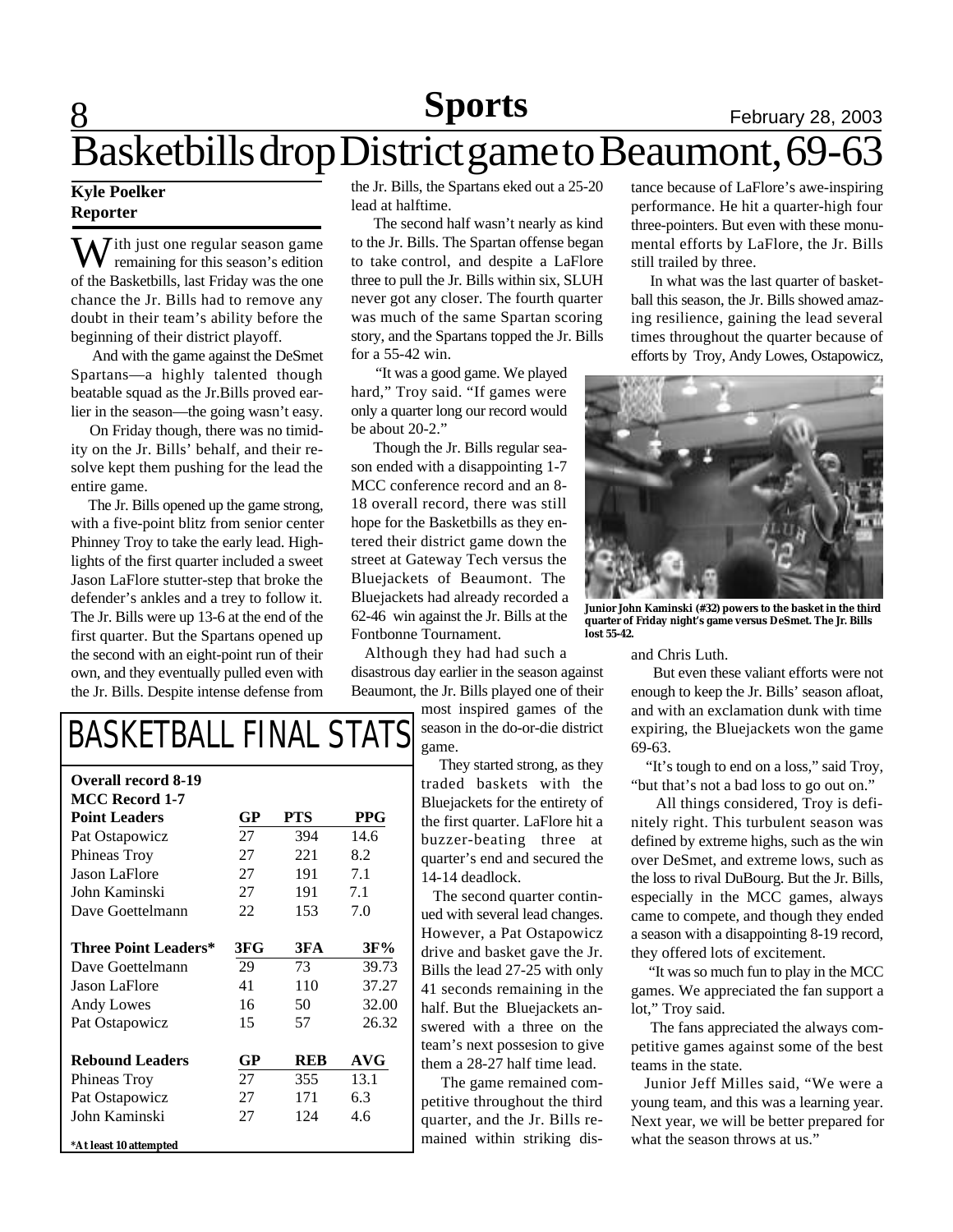## February 28, 2003 **News** 19 **News** 19 **9** Frisbee loses to SLU, looks to tournaments **Sports**

#### **Patrick Stephens Core Staff**

In preparation for upcoming tour-<br>
naments, the Ultimate Frisbee team took n preparation for upcoming touron Saint Louis University in two scrimmages last Saturday at the Armory. Although they lost both games, the Frisbills showed they could compete with college teams and got some much-needed practice for the starting seven.

Led by seniors Denis Agniel, Brian Korbesmeyer, and Patrick Stephens, the Jr. Bills gave SLU a scare. Agniel and Korbesmeyer were stabilizing forces, helping the team counterract a confusing defense in the early going. Their coolmannered leadership in the offense kept the Jr. Bills close in the early going at 6- 6. However, due to some errant throws, the Jr. Bills let the game slip away, eventually losing 15-8.

Coach Paul Spitzmueller said he was proud of the effort and composure of the Jr. Billiken squad. "It was our third meeting in a year and it was a showdown. No joke." Of the confusing defense SLU threw at the Jr. Bills, Spitzmeuller added, "Their zone defense is something that can put you in your place in an instant."

On his first game with the Ultimatebills, junior newcomer David Mueller said, "I realized we weren't nearly as fast as we need to be." Concerning the problems during the game, he added, "There was confusion at first and...the key to breaking the zone was to move the

## NAHLIK

#### (from 7)

with Nahlik's performance, saying, "We've had many guys at the same level as Rob...They get closer and closer but this (State placement) motivates the younger guys because Rob made it a reality...It's just not the coaches telling you; it's Rob showing you. It's a great achievement for Rob and a great achievement for the program...It shows the younger guys what's possible if they work in the off-season."

disc fast and make crisp throws...which we didn't always do."

When the second contest between the teams started, the Jr. Bills gelled as a team and gained some confidence. Sparked by early-game intensity on defense and acrobatics on offense, the Jr. Bills jumped out to a 6-4 lead. The Jr. Bills made great cuts, had flow on offense, and made huge stops on defense, frustrating the SLU players. However, SLU's frustration fueled their play, and they quickly gained a 7-6 advantage. And in the end, all the diving, rugburns, and sprinting on the hard Armory floor only resulted in a 10-8 loss as the Jr. Bills were worn out by the quickness of the SLU players in a shortened game.

"Our inexperience and lack of conditioning in the end kept us from winning," Korbesmeyer said.

The games on Saturday were an improvement from earlier in the year when SLU trounced a rusty short-handed Jr. Bills squad 15-2. However, after their most recent showing, the Jr. Bills gained back some respect, and the two schools will look to start playing more often in contests as competitive as last weekend's.

Most likely, the game against SLU will be the only competition the Frisbills will get before they open an intense schedule of tournaments lined up for this spring. The team has high expectations this season as Mueller, Joel Koehneman, and Steve Mathias join the veteran group of Agniel, Korbesmeyer, Stephens and junior Kevin McCarthy as starters this year.

### ANNOUNCEMENT

Interested in the arts? Curious about different art processes? Would you like to "gallery hop" with other like-minded art enthusiasts or help set up for student exhibits? Hoping to see more murals in the hallways? Then the club you need to jump into is SLUH's newly proposed art club. For more information come to meeting on Thursday, March 20, in the art gallery during activity period.

Agniel, the team's captain, said, "We're looking stronger this year than we ever have before. We're looking more athletic than in previous years with the addition of Mueller and Mathias."

The team members will be playing in more competitions than any of SLUH's teams have ever participated before, beginning with the Huck Finn tournament on March 22 and 23. The tournament, to be held at Buder Park and hosted by Washington University, will include 15 college teams and will definitely be a learning experience for the Ultimatebills as they take on some of the country's best. Spitzmueller, ever the optimist, predicts at least one victory in the fiercely competitive Huck Finn tournament, possibly getting revenge on SLU.

Ultimate tournaments often include four pool play games on Saturday and elimination play on Sunday.

 The team won't get much time to rest as they make the trek to Nashville the following weekend to compete in one of the country's top junior tournaments. The team took fifth place last year and looks to improve on that standing. SLUH rounds out the tournament season with two tournaments in Kansas City in late May and early June, followed by a Cleveland tournament later in the month.

Spitzmueller commented on the spring, "It will be great exposure to the traveling experience of Ultimate Frisbee. It will be a glorious year for the seniors."

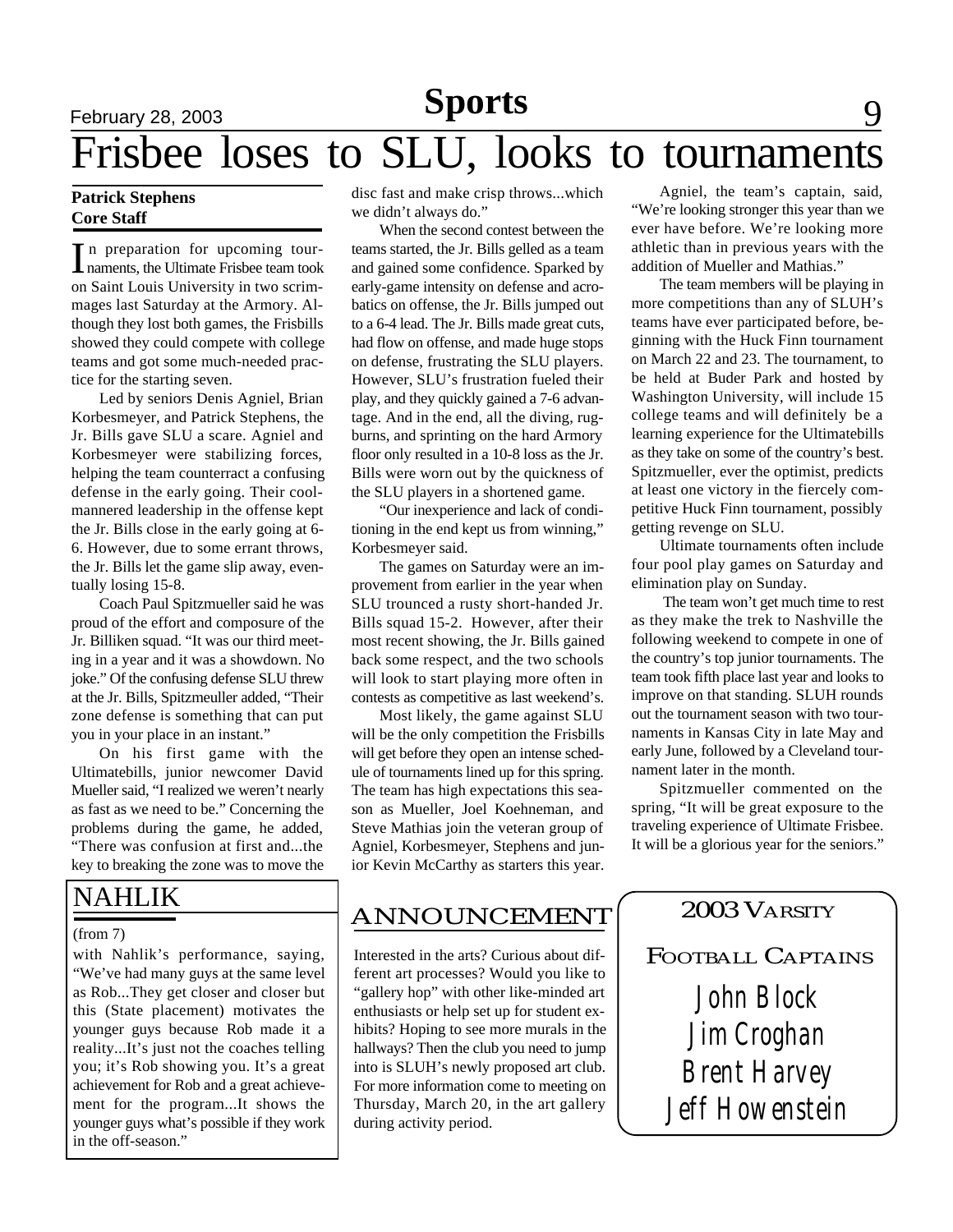# 10 **News** February 28, 2003 CULPRIT

council's cross-examination.

Unfortunately, in James and Wegan's lengthy tandem performance, they left only two minutes for senior Jon Cavins to bring alive the character of Salty Morton under the examination of junior Jay Boresi. Cavins didn't have time to establish his evidence and was picked apart by the defense, which still had plenty of time remaining for cross-examination.

When it came time for SLUH's attorneys to put the defense's witnesses to cross examinations, SLUH responded with biting questions and quick objections.

When Rolwes went to cross-examine a key defense witness, Dr. Goresuch, who discredited an incriminating interview

### SPIRIT

and to the school to keep the lines of communication between administration and student body open. Furthermore, STUCO should defend the traditions and activities which the student body may want in order to promote spirit by acting as liaison to the administration. If the leaders of our school, both student and adult, enter into such a dialogue, each would be more informed of the other's concerns, providing a healthier relationship.

Finally, every student should expand his definition of spirit. In Westlund's letter, he seems to define spirit as attendance at certain sporting events, dances, and Spring Fling, all STUCO-endorsed activities. But isn't this a too-narrow definition of spirit? Might spirit also be present somewhere without STUCO's sponsorship?

Perhaps spirit is the feeling of camaraderie felt by students for each other. Perhaps it is merely supporting one's school, no matter what venue. For aren't we as capable of being spirited at a Jazz Band concert as we are at a football game? Can we bleed blue at hockey games, but not in calculus class? Spirit means more than attendance at certain activities; it is a

(from 4) between Sam and Dr. Brody, Rolwes thor- deductions. The two judges said that oughly broke Goresuch's testimony, establishing that one of Jude's knife wounds had indeed punctured the lung. Unfortunately, Rolwes lost an objection that he could have won with better preparation. Still, he played well off Goresuch, using her negligent testimony against the defense's entire case.

> In a polished closing statement, junior Pat Austermann delivered a star performance after reworking his memorized monologue to account for the Court's not having heard most of Cavins' testimony. Despite having to improvise, Austermann kept his sharp style.

> When scores came in, SLUH had narrowly lost due to some questionable

(from 3) way to act while representing one's school, a way to speak about one's school, a way to treat one's classmates. The Latin word for "air" and "breath," *anima,* also denotes "spirit," giving us an insight into what spirit should be. It is vital to our existence as humans. Spirit gives us life both as individuals and as a community. Individually, it is what pushes us to better ourselves mentally, physically, and spiritually. As a community, it creates a sense of support for our fellow men and women.

> One who has school spirit will invest himself in this school, thereby enriching himself and giving life to the school. This investment includes, among other things, attendance at sporting events and Chorus concerts and support for our teachers and classmates through participation in class. More important in this investment is the way one attends these things, the way we hold ourselves, the life we bring. If we attend sporting events but lack enthusiasm for our team, then our appearance there is meaningless. Similarly, we must bring the electricity and vigor which many confine to sporting events and Spring Fling to every aspect of our lives at this school. In the classroom, the spirited student engages the material and the teacher; in the halls, the spirited student respects

Austermann had used part of Salty Morton's testimony in his closing statement. Grier, however, claimed that Austermann did not mention Salty's testimony, and that Austermann's only short stumble was when he had to rework his statement to skip references to Salty's testimony.

Judges also claimed that SLUH passed a note during the competition, but, since the judges did not mention it at the time, there is no way to verify this. SLUH lost the points regardless. One of two judges gave SLUH 76 out of 100 points and Affton a 79, while the other narrowly scored in favor of SLUH, 78-76. The third ruled in Affton's favor.

his classmates and teachers; and most importantly for a Catholic institution, this spirit ought to make our Masses prayerful and invigorating.

There is quite a bit of spirit in this school. If there were no spirit, fewer would be involved with extracurriculars; fewer teachers would give so much time to their classes. Let's not construe spirit as only running around the halls without a shirt; spirit is not merely publishing a derisive, mocking love note in a public forum. Spirit means more and is more to each of us and our community. It's harder to do, harder to be, but it is what gives this place *anima*.

*"What really matters is whether the alphabet is used for the declaration of war or for the description of a sunrise." Quote of the Week* —Fred Rogers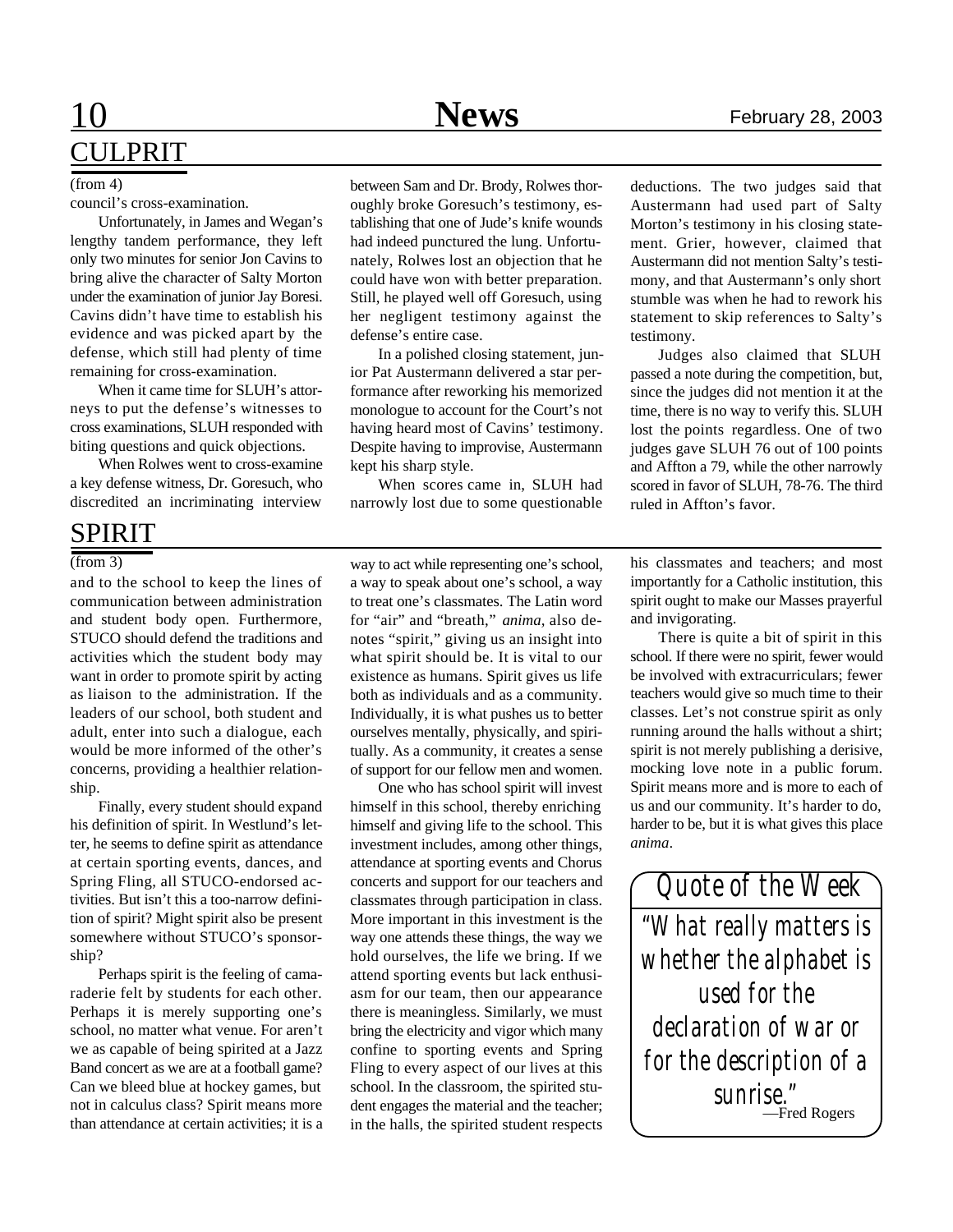## February 28, 2003 **Reature** 11 **Feature** H.E.-man and underdog: the life of Clark

#### **Matt Hoffman Editor in Chief**

Dean of Students Eric Clark is a freshman frightener, a hallway horror, and a dress code dictator. But most students know next to nothing about the thoughtful, motivated, intelligent man behind the suspenders.

Clark began his life at SLUH as a quiet freshman in the fall of 1979. Clark was a diligent student, a football player, and a track sprinter. His mother went to work at 6 a.m. to put Clark and his sister through private school.

"My mom and dad divorced when I was three, so she needed

me to be on my best behavior at all times. So that's what I did," said Clark.

However, during the second semester of his sophomore year, Clark and his mother caught a break. "An anonymous donor paid for the rest of my tuition," said Clark. After Clark graduated, he discovered the donor was his mother's boss.

Because of the gift, Clark's mother told him, "Eric, from now on you need to do anything and everything you can do for St. Louis University High School." Clark lived by what his mother told him. "That's how I've been ever since then," said Clark.

Because of their situation,

Clark saw himself and his mother as underdogs. "I always feel for the underdog. I feel for people who have less," said Clark. "I've always been like that, all my life." While a student, Clark began to stand up for students getting picked on. Clark explained, "I was an athlete. Athletes were put on pedestals. I used the respect I had to help the person who got picked on."

During Clark's sophomore year, he met his future wife, Anjanette. They began dating his junior year and continued dating until their marriage in 1990.

Clark's personality has remained somewhat static since high school. "As my wife says, I was a nerd then, and I'm a nerd in a suit now," admitted Clark.

Clark graduated in 1984 with one demerit; he claims the demerit was "unfair." "It was one of those group demerits," said Clark. Apparently, a teacher had given every student in one of Clark's classes a demerit for refusing to turn in a student guilty of an infraction. Clark knew nothing of the alleged incident: "I was unaware of what happened."

After his first stint at the U. High, Clark enrolled at Northeast Missouri State University (now known as Truman State) to study psychology and play football as a walk-on halfback. But football at NEMO failed to appeal to Clark the way high school ball did. "It was too much of a job," he said. He decided to come back to St. Louis to help support his mother. He attended University of Missouri-St. Louis and worked at Aldi's.

Clark graduated with a master's degree in Psychology with an emphasis on Industrial Relations. "I wanted to work in human resources," said Clark. Although Clark felt he was a people person, he failed to land a job because of his inexperience. Instead, he worked for the City of Saint Louis Board of Election Commissioners and volunteered on the minority action plan. "I was very active with SLUH. I was very concerned with the lack

> of minority students that were choosing to come to SLUH," he said.

> Because of his involvement, Clark was asked to fill the newly-formed Director of Diversity job in 1992. Said Clark, "I said, 'Sure. Why not?' I was going back home."

> While Director of Diversity, Clark also directed work grant and, eerily like Brock Kesterson, taught Psychology and moderated STUCO.

> Clark recalls enjoying moderating STUCO and teaching. "I loved it. It was an opportunity for me to



**Clark at his desk Wednesday afternoon.**

work with students," he said. Clark also enjoyed work grant. It gave him another chance to help those whom he saw as underdogs. "It was an opportunity for me to try to help them feel part of the school," explained Clark.

However, in 1995, Clark was named Dean of Students. The principal at the time, Paul Owens, felt Clark was qualified, motivated, and organized. Clark accepted the job, hung up his teaching suspenders, and snapped on his Dean's pair.

When Clark became Dean of Students, he outlawed green pants. Actually, he required students to wear blue, black, or khaki pants. After phone calls from angry mothers, Clark realized what he had done. Green pants have thrived in the dress code ever since.

Despite his seemingly rough demeanor, Clark is quite happy with his job. "I love what I do," he said. "You guys teach me so much. I'm constantly learning to grow," Clark said. He added, "I enjoy seeing you guys grow." As Dean of Students, Clark has tried to continue his quest as "defender of the nerd." He said, "I strongly dislike it when people get picked on here. I strongly dislike when the underdogs feel like they can't do anything."